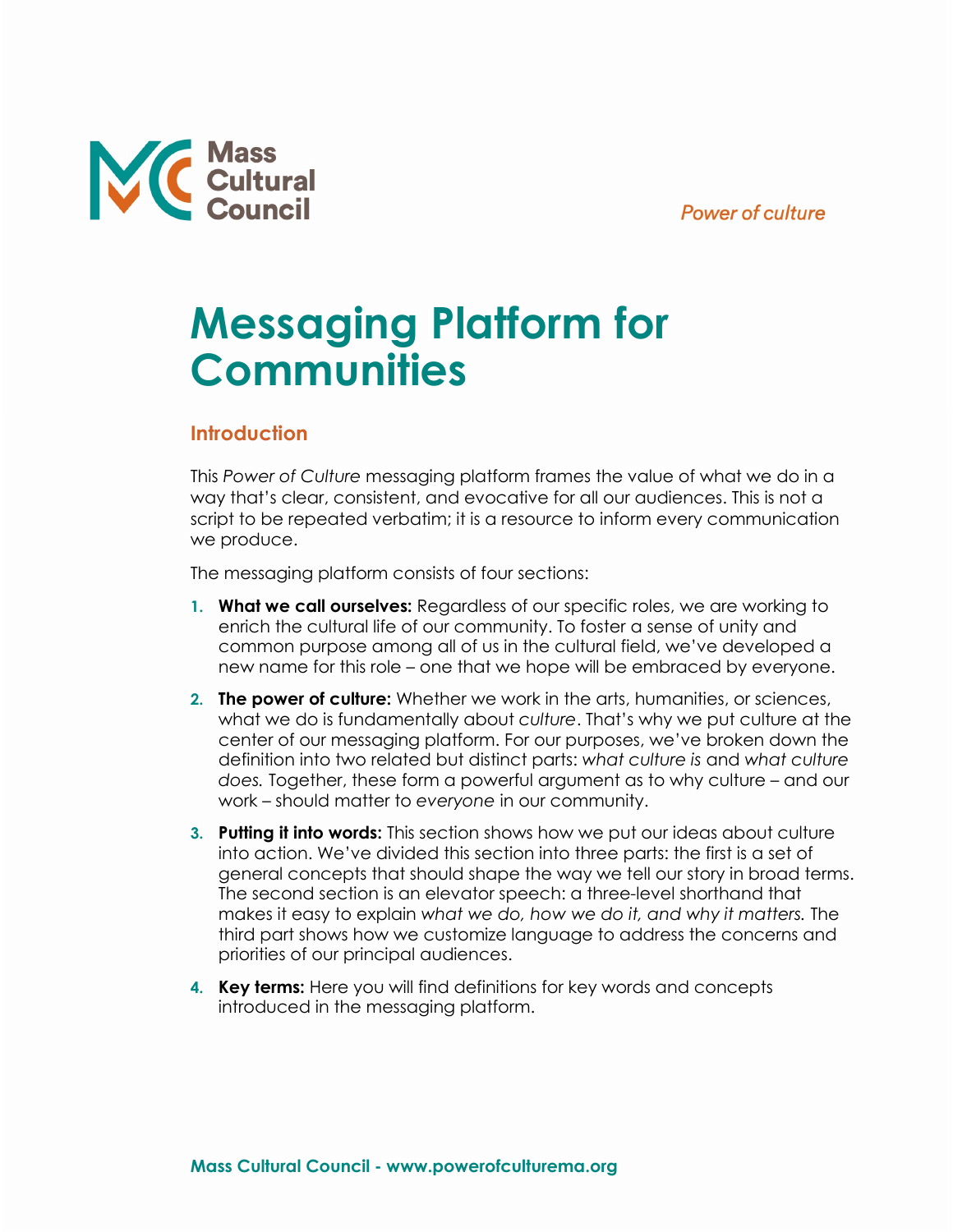## **Section 1: What we call ourselves**

There are many terms to describe people who work in the cultural field: staffers, volunteers, docents, members. Though technically accurate, these terms don't reflect the value we bring to our communities, or foster a sense of common purpose and unity with others working in the field. A more precise term might be: **cultural agent**.

To be a cultural agent is to serve culture beyond our specific roles in our organizations: We promote the value of culture in our community; we serve as advocates in government and businesses; we forge alliances and find common cause. Cultural agents are champions for the power of culture and as such, we have a profound impact in the lives of people across the Commonwealth.

## **Section 2: The power of culture**

"Culture may even be described simply as that which makes life worth living." –T. S. Eliot (English poet, essayist, social critic, 1888-1965)

"As a source of exchange, innovation, and creativity, cultural diversity is as necessary for humankind as biodiversity is for nature." –United Nations Educational, Scientific, and Cultural Organization (UNESCO) Universal Declaration on Cultural Diversity, 2002.

Culture matters. Whether we're trying to find meaning in the world, enrich our community, or promote social change, culture provides the context – the shared language – that brings people together to achieve great things. Culture is not a luxury: it's what makes our civilization possible. It's at the core of what it means to be human: in T.S. Eliot's words, culture is "that which makes life worth living."

As cultural agents, we believe in the power of culture. Our goal is to improve the quality of life for all Massachusetts residents by promoting access, education, diversity, and excellence in culture. To fully understand this goal, we need a clear definition of what we mean by "culture": what it is, what it does, and what our role is within it.

## **What culture is**

"Culture is a matrix of infinite possibilities and choices." *–Wole Soyinka (Nigerian Nobel Laureate)*

"A nation's culture resides in the hearts and in the soul of its people." *–Mahatma Gandhi (political leader for India's independence, 1869–1948)*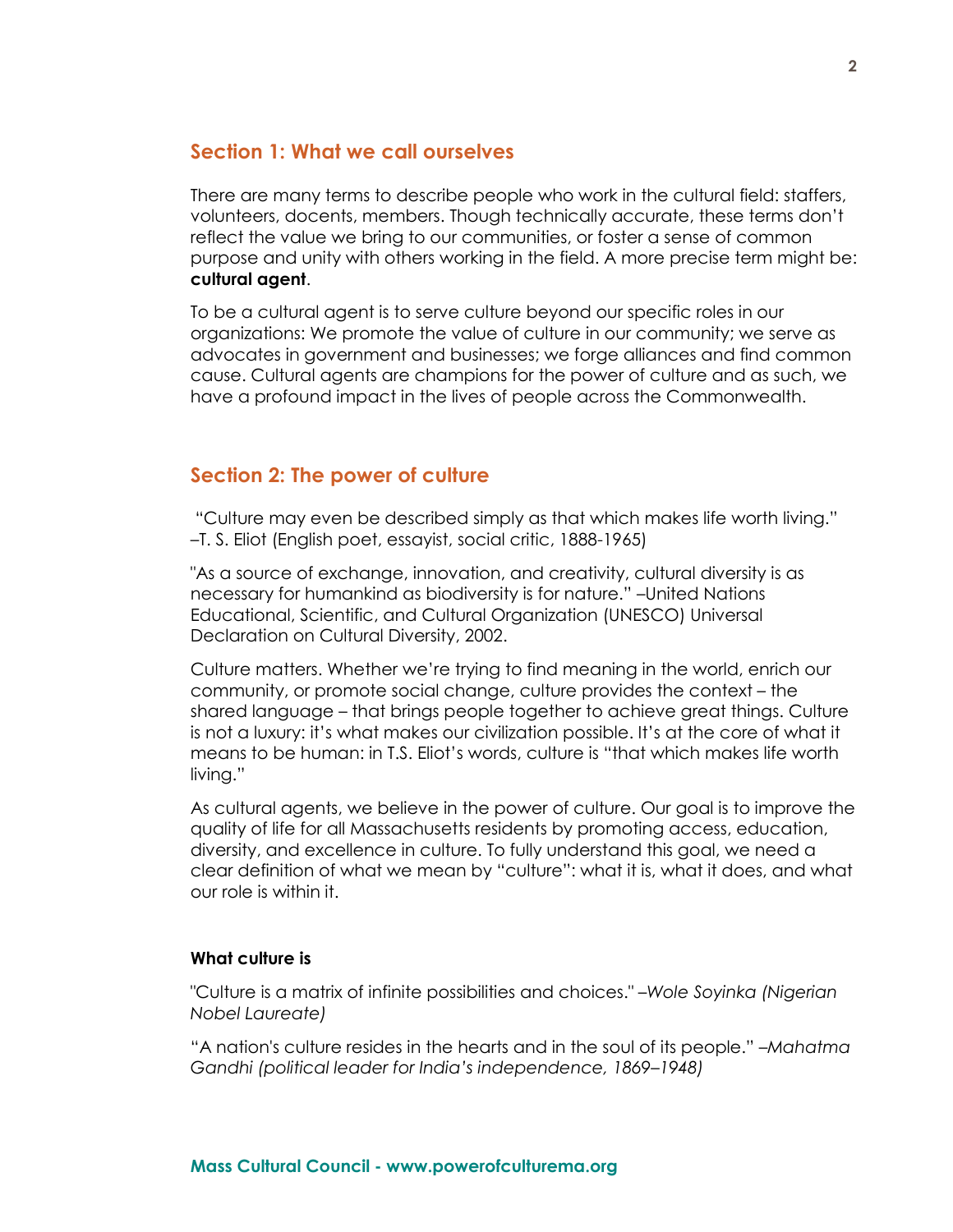The word "culture" can mean many things to different people. Nevertheless, as cultural agents, we see culture first and foremost as a shared understanding of our universe and our place within it. More than just a heritage or a body of knowledge, culture provides context for our everyday life – it helps us create meaning and define what's possible. It's also the glue that holds our communities together. In fact, we are all linked together by a latticework of cultures: personal, familial, ethnic, professional, national. In its narrowest sense, culture can be used to intensify differences and create barriers between people. In its broader form, however, culture elevates us, connects us through our differences, expands our perspectives, and, in the words of Albert Einstein, "leads [us] towards freedom."

As cultural agents, we're focused on culture in this broader sense as defined and expressed by the *arts, humanities,* and *sciences*. We understand culture, to paraphrase the National Foundation on the Arts and the Humanities Act of 1965, as an ever-expanding resource that "belongs to all the people of the [Commonwealth]."

#### **What culture does**

Working through the *arts*, *humanities*, and *sciences*, culture becomes a powerful force for strengthening community, fostering creativity, and bringing about societal change. As our state grows more diverse, culture helps us build relationships across ethnic, racial, and generational lines. An indispensable part of a well-rounded education, culture creates people who are open and creative, ready to succeed in a globalized, increasingly competitive world. Culture is a proven economic driver, as well as an effective tool for sustainable development. Culture also makes our community a more *livable* place, which studies show can help us attract and retain a young, talented, and entrepreneurial workforce (see [Culture for Competitiveness: How Vibrant Culture](http://www.businessforthearts.org/wp-content/uploads/2011/01/2016-733-Business-for-the-Arts-Comparison-of-Workers-and-Businesses.pdf)  [Attracts Top Talent\)](http://www.businessforthearts.org/wp-content/uploads/2011/01/2016-733-Business-for-the-Arts-Comparison-of-Workers-and-Businesses.pdf).

As cultural agents, we believe that culture is an essential resource for the health and economic well-being of our community. To invest in our cultural life is to invest in our shared future.

### **Section 3: Putting it into words**

What follows is a framework for incorporating the *Power of Culture* platform into the way we use language as a cultural organization. As explained in the introduction, this is not meant as a script to follow; rather, it should be read as a resource for language that will help us speak consistently and effectively about what we do and why it matters.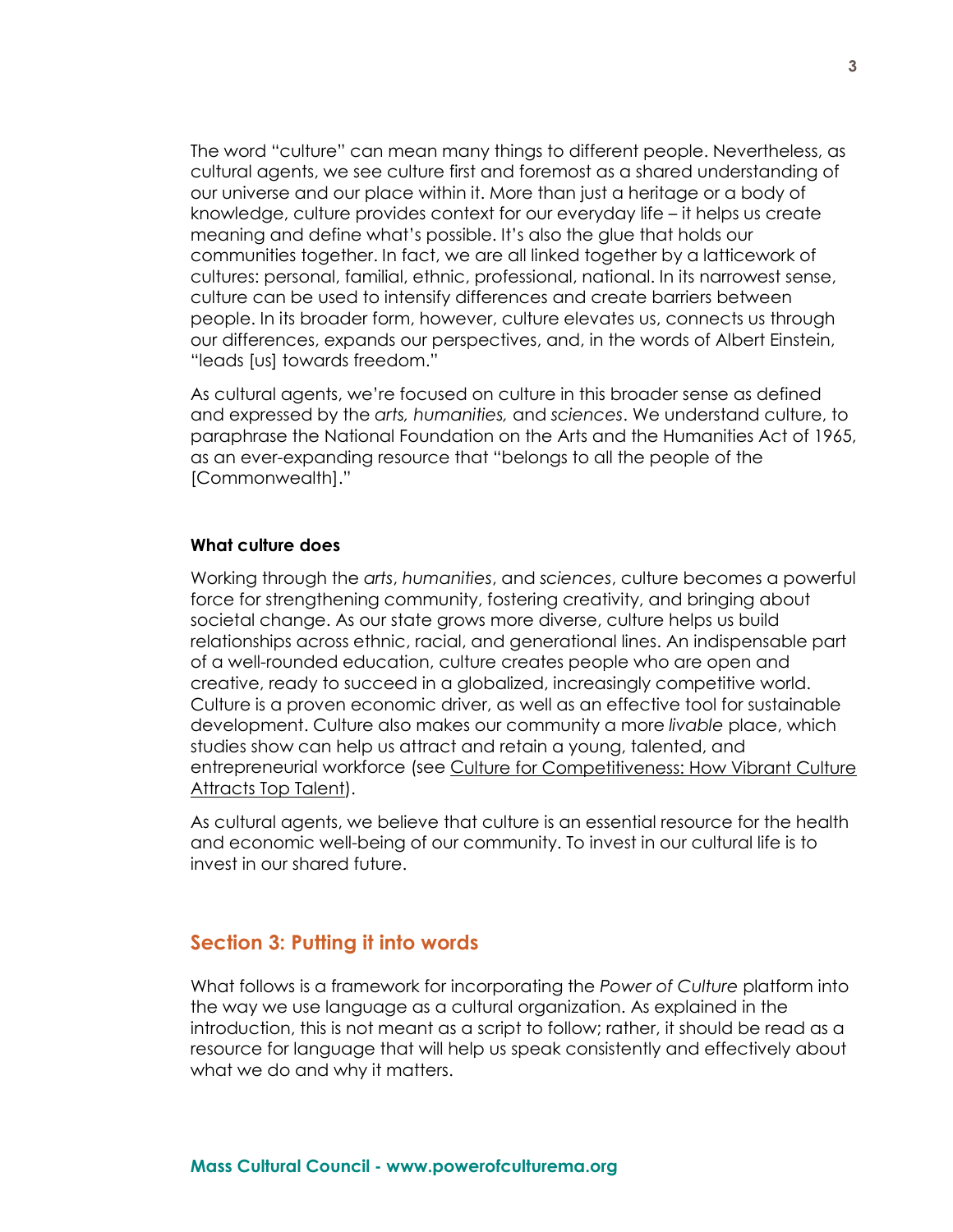#### **General concepts**

- **1.** *Make it about culture.* The *Power of Culture* platform puts culture front and center. It speaks broadly to the scope of our efforts, distinguishes what we do from other municipal agencies and nonprofit organizations, and explains why we matter. We should bring the word *culture* into any conversation about what we do – boldly, with confidence, and without apologies.
- **2.** *Put the focus on outcomes.* At its most basic level, we aim to keep our language positive and aspirational. That's why, when we talk about what we do, we recommend that we put the focus on outcomes: what's the future state we're trying to achieve? Tactics and processes are important, but they become truly meaningful only when they are articulated in the context of a strategic vision.
- **3.** *Talk up to your audience.* We need to address a wide range of audiences, from authorizers in government to individual artists to the general public. We want to make sure we choose language that is relevant and understandable, regardless of whom we're talking to. At the same time, we should never underestimate our audience: it's okay to push boundaries if we are always clear about the purpose and substance of what we're saying.

#### **Elevator speech**

- **1.** What we do*: As [cultural agents, cultural organizations, etc.], we work to elevate the rich cultural life in our community*. [General description of what we do in our communities.] Through our efforts, we make our community a better place to live, work, and visit for everyone.
- **2.** How we do it*:* [Our specific roles and responsibilities. What follows is an example that is relevant to a Local Cultural Council.] As a Local Cultural Council, we work with the Mass Cultural Council and our municipal government to support the arts, humanities, and sciences through grants, initiatives, and advocacy for nonprofit cultural organizations, schools, and artists. More than a funder, we serve as leaders, stewards, advocates, catalysts, and conveners. We set priorities, nurture relationships, empower artists and practitioners of all stripes, and identify and celebrate excellence. As a public investor in the arts, humanities, and sciences, we ensure that everyone in our community has a place in our rich cultural life.
- **3.** Why it matters*: As [cultural agents, cultural organizations, etc.], we believe in the power of culture.* Culture builds community, fosters creativity, and drives social change. It helps strengthen relationships across ethnic, racial, and generational lines. At the center of education, culture cultivates people who are creative, productive, and independent-minded. It's also a proven economic engine, delivering billions of dollars in economic activity year after year. Culture makes our community a better place to live, which is the key to attracting and retaining people, businesses, and new opportunities. *We think of culture as an essential resource for the health and well-being of our*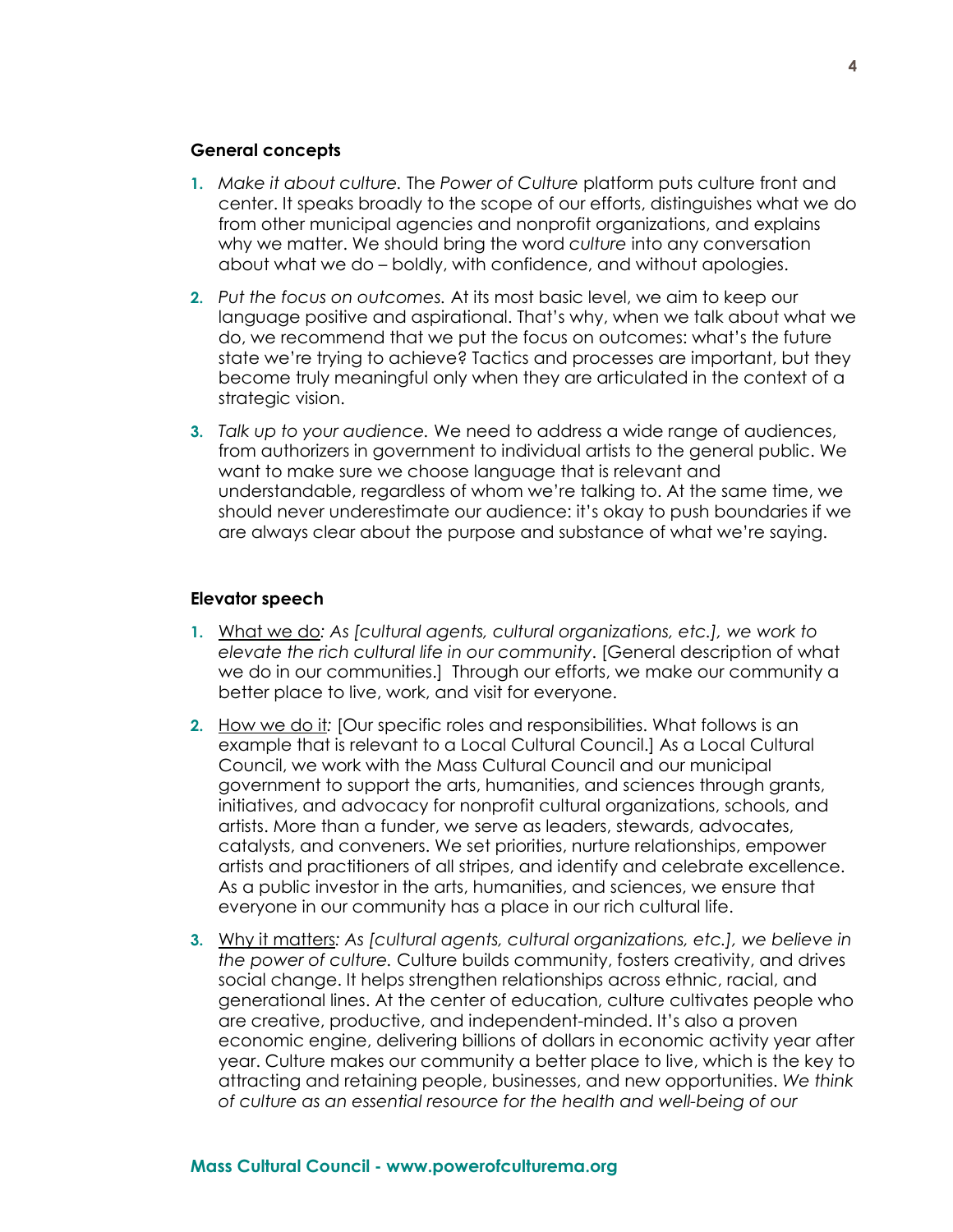*community – our work matters because culture matters. To invest in our cultural life is to invest in our shared future.*

#### **Speaking to our audiences**

What follows are examples of how we can adapt the *Power of Culture* platform to address the needs and concerns of specific audiences using customized versions of the general elevator speech. Please note that the *spirit* of what we're saying remains consistent; our goal is to reframe messaging to make the idea of culture – and our role within it – relevant to whomever we're talking to.

#### **AUTHORIZERS**

- Who are they? Authorizers are key influencers who have the authority to directly impact the funding for and scope of our work. They include city and state officials, legislators, mayors and selectmen, and other advocacy partners.
- What we do: "By elevating our cultural life, we make our community a better place for your constituents to live, work, and thrive."
- How we do it: [Our specific roles and responsibilities. What follows is an example that is relevant to a Local Cultural Council.] "Our Local Cultural Council supports the arts, humanities, and sciences through grants, initiatives, and advocacy for nonprofit cultural organizations, schools, and communities. When we have a seat at the table, we make culture part of the conversation about issues important to our community such as municipal redevelopment, economic growth, and education reform."
- Why it matters: "We believe in the power of culture to strengthen communities, foster creativity and entrepreneurship, and bring about positive change. Culture cuts across ethnic, racial, and generational lines, and helps us raise individuals who are open, creative, and ready to succeed. It drives growth and opportunity, generating millions of dollars in economic activity year after year. Culture makes our community a better place to live, which research shows is key to attracting and retaining people, businesses, and new opportunities. Our work matters because culture matters: to invest in our cultural life is to invest in our future."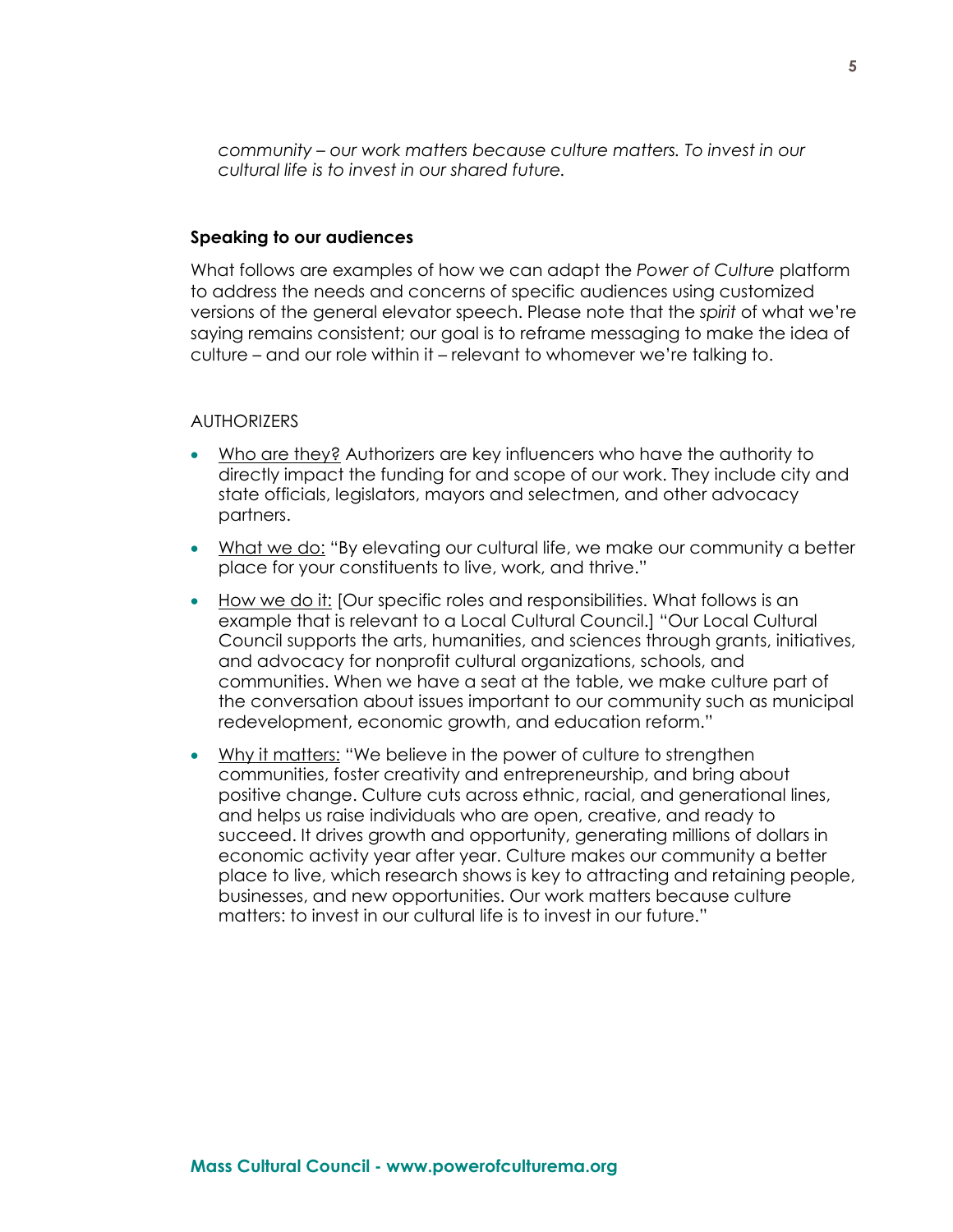#### BUSINESS COMMUNITY

- Who are they? The business community includes local businesses, employers, real estate developers, the city/regional chamber of commerce, local tourism board, and other significant players in the local economy.
- What we do: "Our work elevates the cultural life of our community, which drives economic growth, creates opportunity, and makes us a more attractive place to live, work, and thrive."
- How we do it: [Our specific roles and responsibilities as they relate to economic growth and opportunity.]
- Why it matters: "We believe in the power of culture to drive economic growth, foster creativity and entrepreneurship, and transform our community for the better. Our local culture brings millions of dollars into our community year after year, and makes us a better place to live, work, and thrive. Our work matters because our local culture matters: to invest in our cultural life is to invest in our future."

#### GENERAL PUBLIC

- Who are they? The general public includes all residents in our community who benefit – directly or indirectly – from our work. They make up the "local" in our local culture: it is their values, their way of life, and their voices that make our community unique and irreplaceable. They can influence authorizers through the ballot and by expressing their opinion in the media.
- What we do: [General description of what we do as cultural agents] *"*Our work makes our community a better place to live, work, and visit for everyone."
- How we do it: [Our specific roles and responsibilities. What follows is an example that is relevant to a Local Cultural Council.] *"*Our Local Cultural Council supports the arts, humanities, and sciences through a wide range of grant programs, partnerships, and initiatives. We want a culture that embraces everyone, that enriches our community, that drives growth and opportunity, and that helps us all become more engaged and creative."
- Why it matters: *"*We believe in the power of culture. Culture strengthens our community, fosters creativity, and brings about social change. At the center of education, culture cultivates people who are creative, productive, and independent-minded. It also generates millions of dollars in economic activity every year – money that goes back to you in the form of new jobs, new businesses, and new opportunities for everyone. Most importantly, culture makes our community a better place to live. To invest in our cultural life is to invest in our shared future."